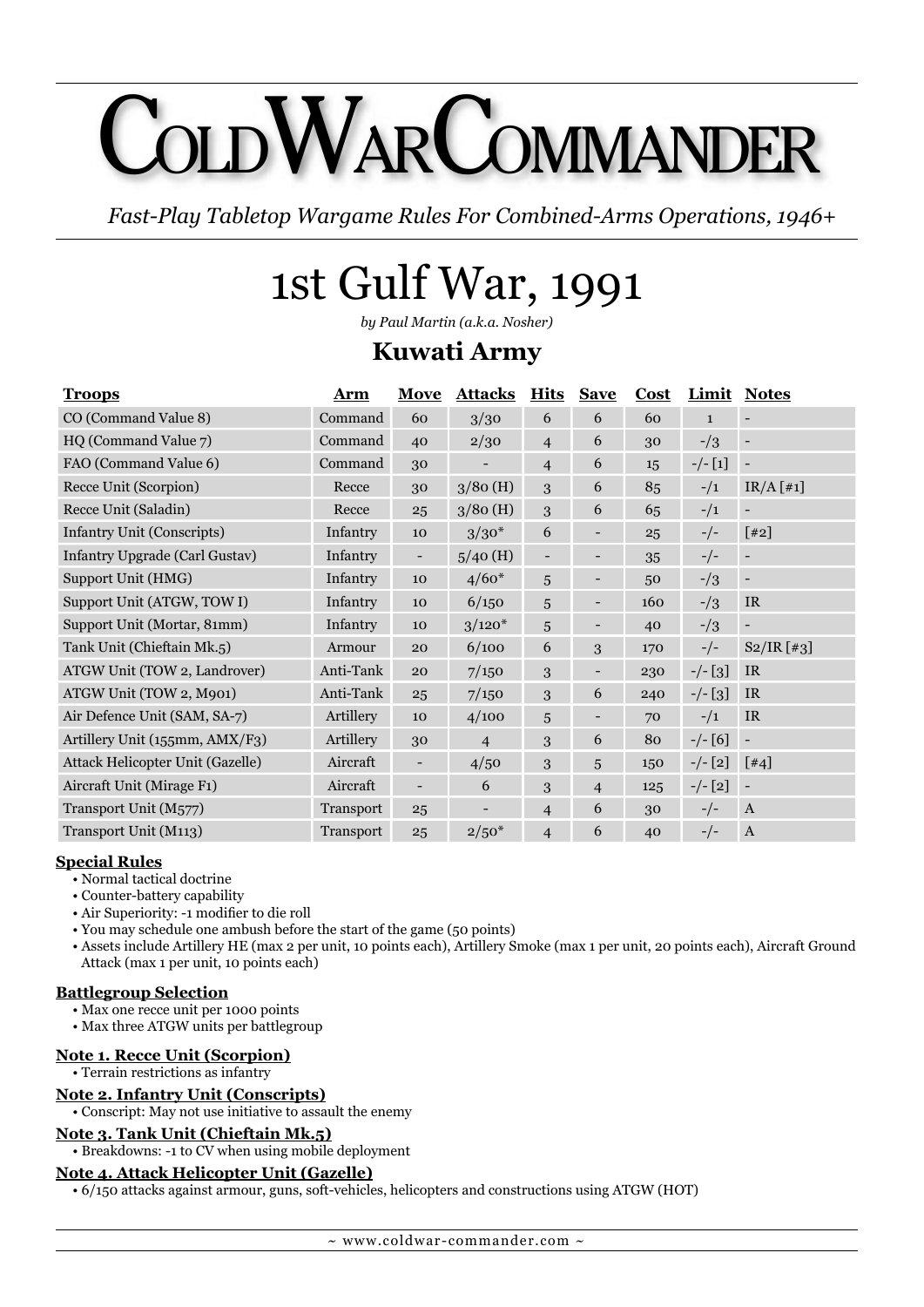# **Sultan of Oman Army**

| <b>Troops</b>                       | Arm       | Move                     | <b>Attacks</b> | <b>Hits</b>              | <b>Save</b>              | Cost |               | <b>Limit Notes</b>       |
|-------------------------------------|-----------|--------------------------|----------------|--------------------------|--------------------------|------|---------------|--------------------------|
| CO (Command Value 8)                | Command   | 60                       | 3/30           | 6                        | 6                        | 60   | $\mathbf{1}$  |                          |
| HQ (Command Value 7)                | Command   | 40                       | 2/30           | $\overline{4}$           | 6                        | 30   | $-1/3$        |                          |
| FAO (Command Value 6)               | Command   | 30                       |                | $\overline{4}$           | 6                        | 15   | $-/- [1]$     |                          |
| Recce Unit (Scorpion)               | Recce     | 30                       | $3/80$ (H)     | 3                        | 6                        | 85   | $-1/1$        | IR/A [H1]                |
| <b>Infantry Unit (Conscripts)</b>   | Infantry  | 10                       | $3/30*$        | 6                        |                          | 25   | $-/-$         | $[42]$                   |
| Infantry Unit (Baluchi Mercenaries) | Infantry  | 10                       | $4/30*$        | 6                        |                          | 40   | $-/-$         | $[43]$                   |
| Infantry Upgrade (Carl Gustav)      | Infantry  | $\overline{\phantom{a}}$ | $5/40$ (H)     | $\overline{\phantom{0}}$ |                          | 35   | $-/-$         | $\qquad \qquad -$        |
| Support Unit (HMG)                  | Infantry  | 10                       | $4/60*$        | 5                        |                          | 50   | $\frac{-}{3}$ |                          |
| Support Unit (ATGW, TOW I)          | Infantry  | 10                       | 6/150          | 5                        | $\overline{a}$           | 160  | $-1/3$        | <b>IR</b>                |
| Support Unit (Mortar, 81mm)         | Infantry  | 10                       | $3/120*$       | 5                        |                          | 40   | $-1/3$        |                          |
| Tank Unit (M60A1)                   | Armour    | 20                       | 5/120          | 5                        | 3                        | 150  | $-/-$         | S2/IR                    |
| Tank Unit (Chieftain Mk.5)          | Armour    | 20                       | 6/100          | 6                        | 3                        | 170  | $-/-$         | S2/IR [ #4]              |
| ATGW Unit (TOW 2, Landrover)        | Anti-Tank | 20                       | 7/150          | 3                        |                          | 230  | $-/-$ [3]     | <b>IR</b>                |
| ATGW Unit (MILAN 2, VAB)            | Anti-Tank | 30                       | 8/100          | 3                        |                          | 220  | $-/-$ [3]     | <b>IR</b>                |
| Air Defence Unit (SAM, Javelin)     | Artillery | 10                       | 5/100          | 5                        |                          | 80   | $-1/1$        | <b>IR</b>                |
| Artillery Unit (105mm)              | Artillery |                          | 3              | 3                        | $\overline{a}$           | 45   | $-/- [6]$     |                          |
| Artillery Unit (155mm)              | Artillery |                          | $\overline{4}$ | $\overline{\mathbf{c}}$  | $\overline{a}$           | 60   | $-/-$ [3]     | $\overline{\phantom{a}}$ |
| Artillery Unit (155mm, M109)        | Artillery | 30                       | $\overline{4}$ | $\overline{4}$           | 6                        | 80   | $-/-$ [3]     |                          |
| Aircraft Unit (Jaguar GR1)          | Aircraft  | $\overline{\phantom{a}}$ | 8              | $\overline{4}$           | $\overline{4}$           | 180  | $-/- [1]$     | $\overline{\phantom{a}}$ |
| Transport Unit (4x4s)               | Transport | 20                       | -              | 3                        | $\overline{\phantom{0}}$ | 10   | $-/-$         | $\qquad \qquad -$        |
| Transport Unit (VAB)                | Transport | 30                       | $1/50*$        | 3                        | 6                        | 30   | $-/-$         |                          |

#### **Special Rules**

- Normal tactical doctrine
- Counter-battery capability
- Air Superiority: -1 modifier to die roll
- You may schedule one ambush before the start of the game (50 points)
- Assets include Artillery HE (max 2 per unit, 10 points each), Artillery Smoke (max 1 per unit, 20 points each), Aircraft Ground Attack (max 1 per unit, 10 points each)

#### **Battlegroup Selection**

- Max one recce unit per 1000 points
- Max three ATGW units per battlegroup
- Max six artillery units per battlegroup

#### **Note 1. Recce Unit (Scorpion)**

#### • Terrain restrictions as infantry

#### **Note 2. Infantry Unit (Conscripts)**

• Conscript: may not use initiative to assault the enemy

#### **Note 3. Infantry Unit (Baluchi Mercenaries)**

• Elite: No command penalty for assaulting the enemy and +1 attack in close assault

#### **Note 4. Tank Unit (Chieftain Mk.5)**

• Breakdowns: -1 to CV when using mobile deployment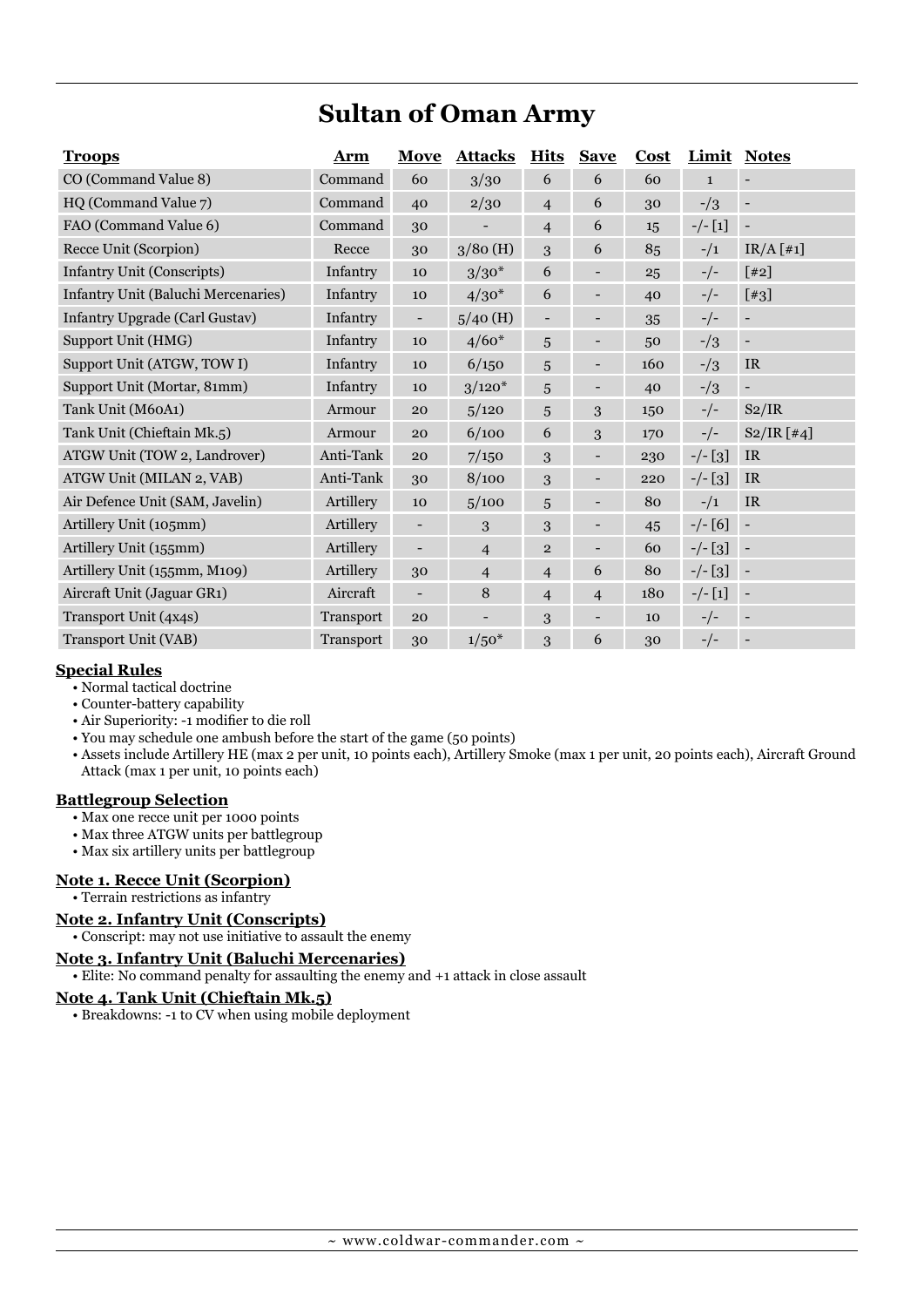# **Qatar Army**

| <b>Troops</b>                          | Arm             | Move | <b>Attacks</b> | <b>Hits</b>    | <b>Save</b>              | Cost |              | <b>Limit Notes</b> |
|----------------------------------------|-----------------|------|----------------|----------------|--------------------------|------|--------------|--------------------|
| CO (Command Value 8)                   | Command         | 60   | 3/30           | 6              | 6                        | 60   | $\mathbf{1}$ |                    |
| HQ (Command Value 7)                   | Command         | 40   | 2/30           | $\overline{4}$ | 6                        | 30   | $-1/3$       |                    |
| FAO (Command Value 6)                  | Command         | 30   |                | $\overline{4}$ | 6                        | 15   | $-/- [1]$    |                    |
| Recce Unit (4x4s)                      | Recce           | 20   | $1/30*$        | 3              |                          | 30   | $-1/1$       |                    |
| <b>Infantry Unit (Regulars)</b>        | Infantry        | 10   | $3/30*$        | 6              |                          | 30   | $-/-$        |                    |
| Infantry Upgrade (M72 LAW)             | Infantry        | -    | $4/20$ (H)     | -              | ۰                        | 20   | $-/-$        |                    |
| Support Unit (ATGW, MILAN 2)           | Infantry        | 10   | 8/100          | 5              |                          | 190  | $-1/3$       | IR                 |
| Support Unit (Mortar, 81mm)            | Infantry        | 10   | $3/120*$       | 5              |                          | 40   | $-1/3$       |                    |
| IFV Unit (AMX-10P)                     | <b>IFV Unit</b> | 30   | 2/80           | 3              | 6                        | 60   | $-/-$        | IR/A               |
| Tank Unit (AMX-30)                     | Armour          | 25   | 5/100          | 5              | 5                        | 115  | $-/-$        | IR                 |
| ATGW Unit (MILAN 2, VAB)               | Anti-Tank       | 30   | 8/100          | 3              | $\overline{\phantom{a}}$ | 220  | $-/-$ [3]    | IR.                |
| Air Defence Unit (SAM, Rapier Tracked) | Artillery       | 10   | 5/100          | 5              | $\overline{\phantom{a}}$ | 100  | $-1/1$       | IR                 |
| Artillery Unit (155mm, AMX/F3)         | Artillery       | 30   | $\overline{4}$ | 3              | 6                        | 80   | $-/- [6]$    |                    |
| Attack Helicopter Unit (Gazelle)       | Aircraft        |      | 4/50           | 3              | 5                        | 150  | $-/- [2]$    | [41]               |
| Transport Unit (4x4s)                  | Transport       | 20   |                | 3              | ۰                        | 10   | $-/-$        |                    |
| Transport Unit (VAB)                   | Transport       | 30   | $1/50*$        | 3              | 6                        | 30   | $-/-$        |                    |

#### **Special Rules**

- Normal tactical doctrine
- Counter-battery capability
- Air Superiority: -1 modifier to die roll
- You may schedule one ambush before the start of the game (50 points)
- Assets include Artillery HE (max 2 per unit, 10 points each), Artillery Smoke (max 1 per unit, 20 points each), Aircraft Ground Attack (max 1 per unit, 10 points each)

#### **Battlegroup Selection**

- Max one recce unit per 1000 points
- Max three ATGW units per battlegroup
- Max six artillery units per battlegroup

#### **Note 1. Attack Helicopter Unit (Gazelle)**

• 6/150 attacks against armour, guns, soft-vehicles, helicopters and constructions using ATGW (HOT)